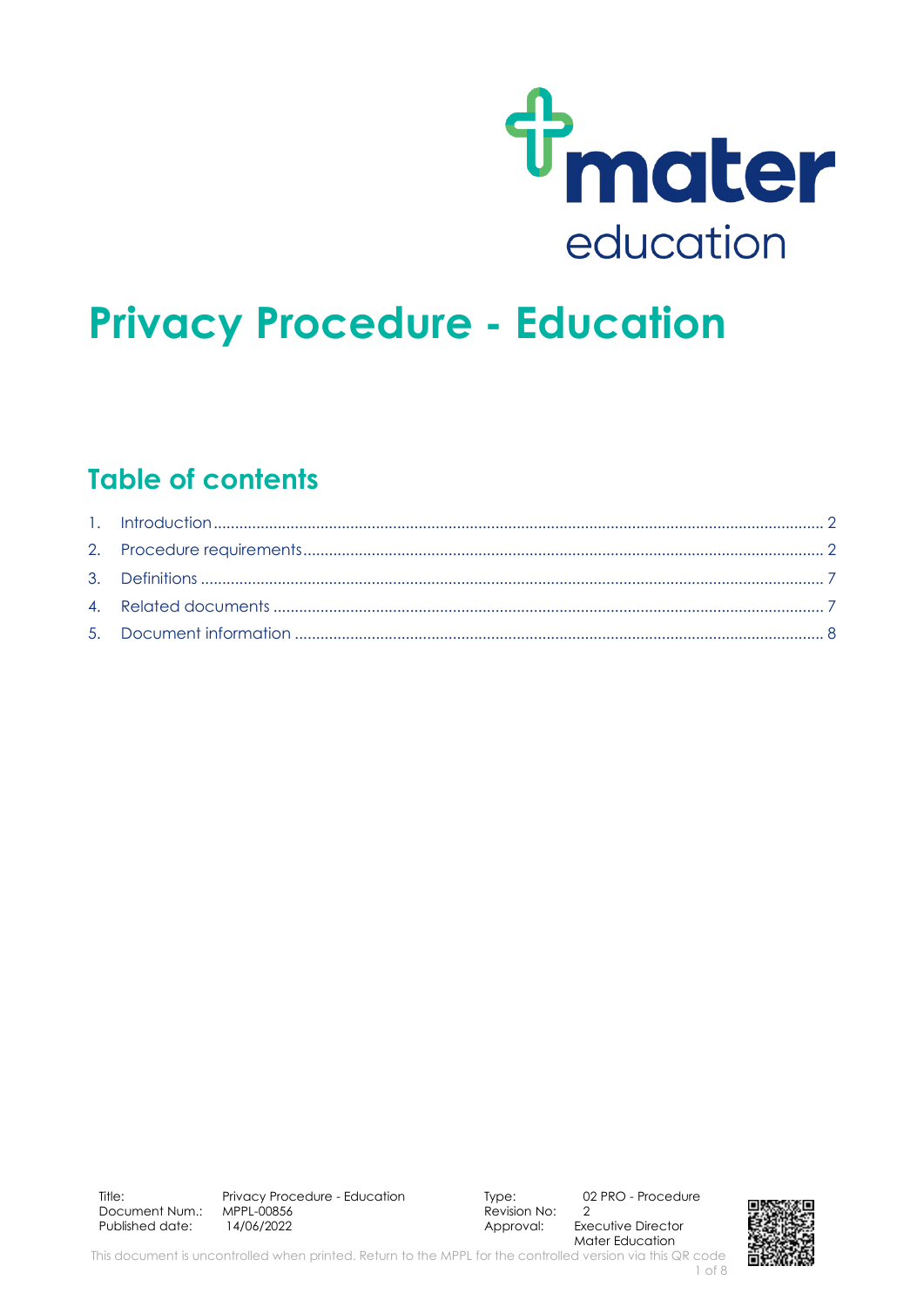# <span id="page-1-0"></span>**1. Introduction**

### **1.1 Purpose**

The Privacy Act 1988 (Privacy Act) is an Australian law that regulates the handling of personal information about individuals. This includes the collection, use, storage and disclosure of personal information.

This procedure aims to ensure Mater Education's adheres to its responsibilities in handling, using and managing personal information in accordance with the Australian Privacy Principles (APPs) which are contained in Schedule 1 of the Privacy Act 1988 (Privacy Act).

# **1.2 Scope and context**

This procedure applies to personal information in accordance with Australian Privacy Principle 1 - Open and transparent management of personal information.

# **1.3 Governing policy**

• MPPL-04252 Information Privacy Policy – State Wide

# <span id="page-1-1"></span>**2. Procedure requirements**

The following procedures are to be followed.

# **2.1 Collection of personal information**

Under the APPs, we will only collect information for a lawful purpose that is reasonably necessary or directly related to one or more of our activities, or where otherwise required or authorised by law.

# **2.2 Types of personal information collected**

We collect and hold a broad range of personal information in records which may include (but not limited to):

- your name, address and contact details (e.g. phone, email and fax);
- photographs, video recordings and audio recordings of you;
- information about your personal circumstances (e.g. marital status, age, sex, gender, occupation);
- information about your identity (e.g. date of birth, country of birth, passport details, visa details, driver's license);
- information about your background (e.g. educational qualifications, the languages you speak and your English proficiency);
- information about assistance provided to you under funding arrangements;
- Tax file number for the purposes of VET Student Loans.

| Title:          | Privacy Procedure - Education |
|-----------------|-------------------------------|
| Document Num.:  | MPPL-00856                    |
| Published date: | 14/06/2022                    |

Type: 02 PRO - Procedure  $\overline{\text{Re}}$  vision No: 2

Approval: Executive Director Mater Education



This document is uncontrolled when printed. Return to the MPPL for the controlled version via this QR code 2 of 8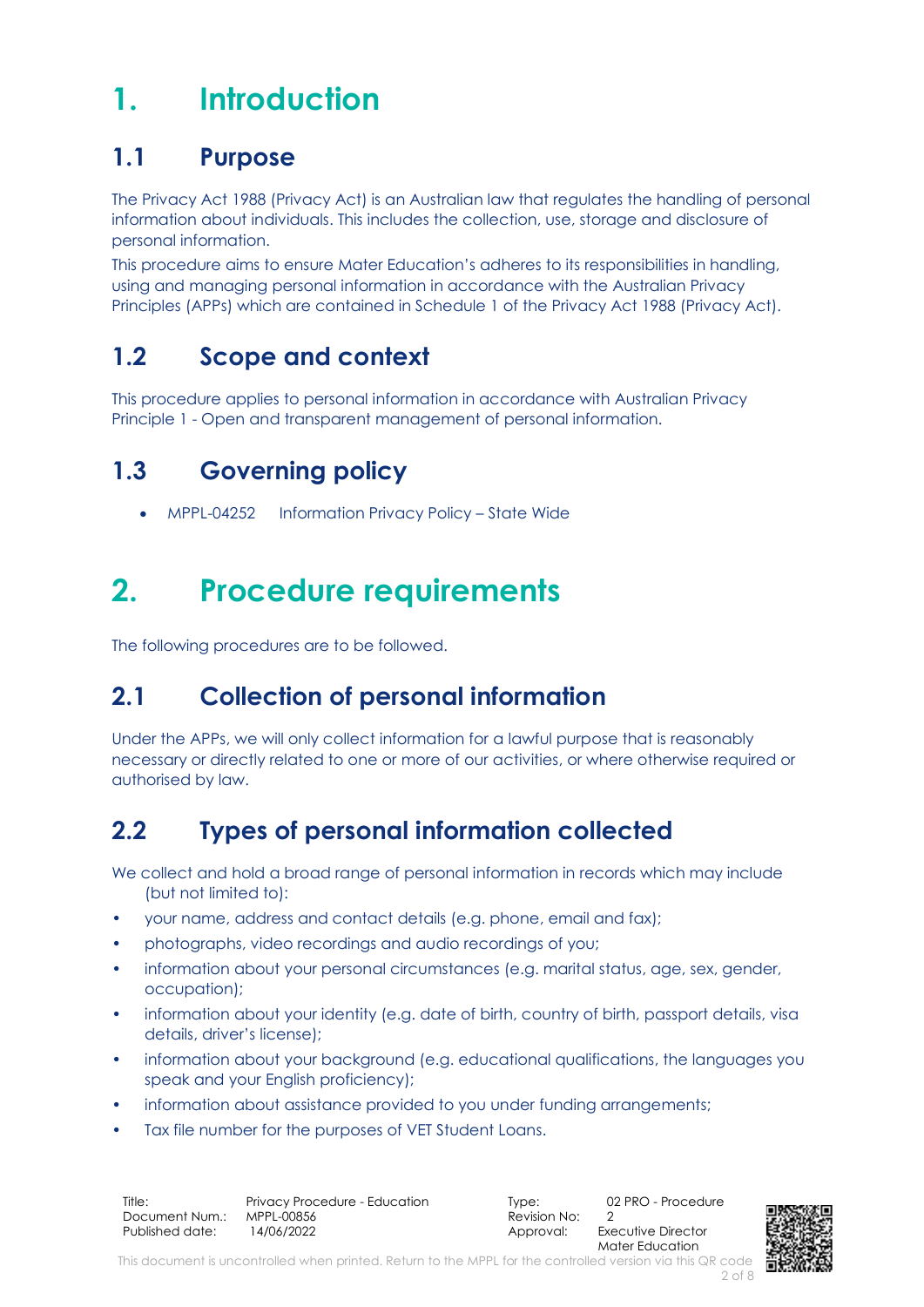# **2.3 Collection of personal information**

In carrying out our activities we may collect personal information that is sensitive information (see definitions). The APPs impose additional obligations on us when collecting, using or disclosing sensitive information. We may only collect sensitive information from you:

- where you provide your consent; or
- where required or authorised by law; or
- where a permitted general situation exists such as to prevent a serious threat to safety.

### **2.4 Collecting personal information from children or young people**

In carrying out our activities we may collect personal information about children and young people, either directly from them, through their parents or guardians, or from their education providers. Where children and young people are over the age of 16, our general policy is to collect information directly from them as they are likely to have the capacity to understand any privacy notices provided to them and to give informed consent to collection. For children under the age of 16, or where capacity to provide consent is at issue, our policy is that a parent or guardian will be notified and their consent sought.

### **2.5 Collection of unsolicited information**

Sometimes personal information is not sought by us but is delivered or sent to us by either the individual or a third party without prior request.

Where unsolicited information is received by us, we will, within a reasonable period, determine whether that information is directly related to one or more of our activities. Where determined, we may, as soon as practicable and in accordance with our Records Management Policy destroy or de-identify the information.

#### **2.6 How we collect personal information**

We primarily use forms, online portals and other electronic or paper correspondence to collect your personal information. By signing paper documents or agreeing to the terms and conditions and disclaimers for electronic documents you are consenting to the collection of any personal information you provide to us.

We may also collect your personal information if you:

- communicate with us by telephone, mail, email, fax or SMS;
- attend a face to face meeting or event conducted by us;
- use our website:
- interact with us on our social media platforms.

#### **2.7 Storage and data security**

#### 2.7.1 Storage

We hold personal information in a range of paper-based and electronic records, including cloud computing.

Storage of personal information (and the disposal of information when no longer required) is managed in accordance with Mater Education's records management policies and

| Title:          | Privacy Procedure - Education |
|-----------------|-------------------------------|
| Document Num.:  | MPPL-00856                    |
| Published date: | 14/06/2022                    |

 $\overline{\text{Re}}$  vision No: 2

Type: 02 PRO - Procedure Approval: Executive Director Mater Education

This document is uncontrolled when printed. Return to the MPPL for the controlled version via this QR code 3 of 8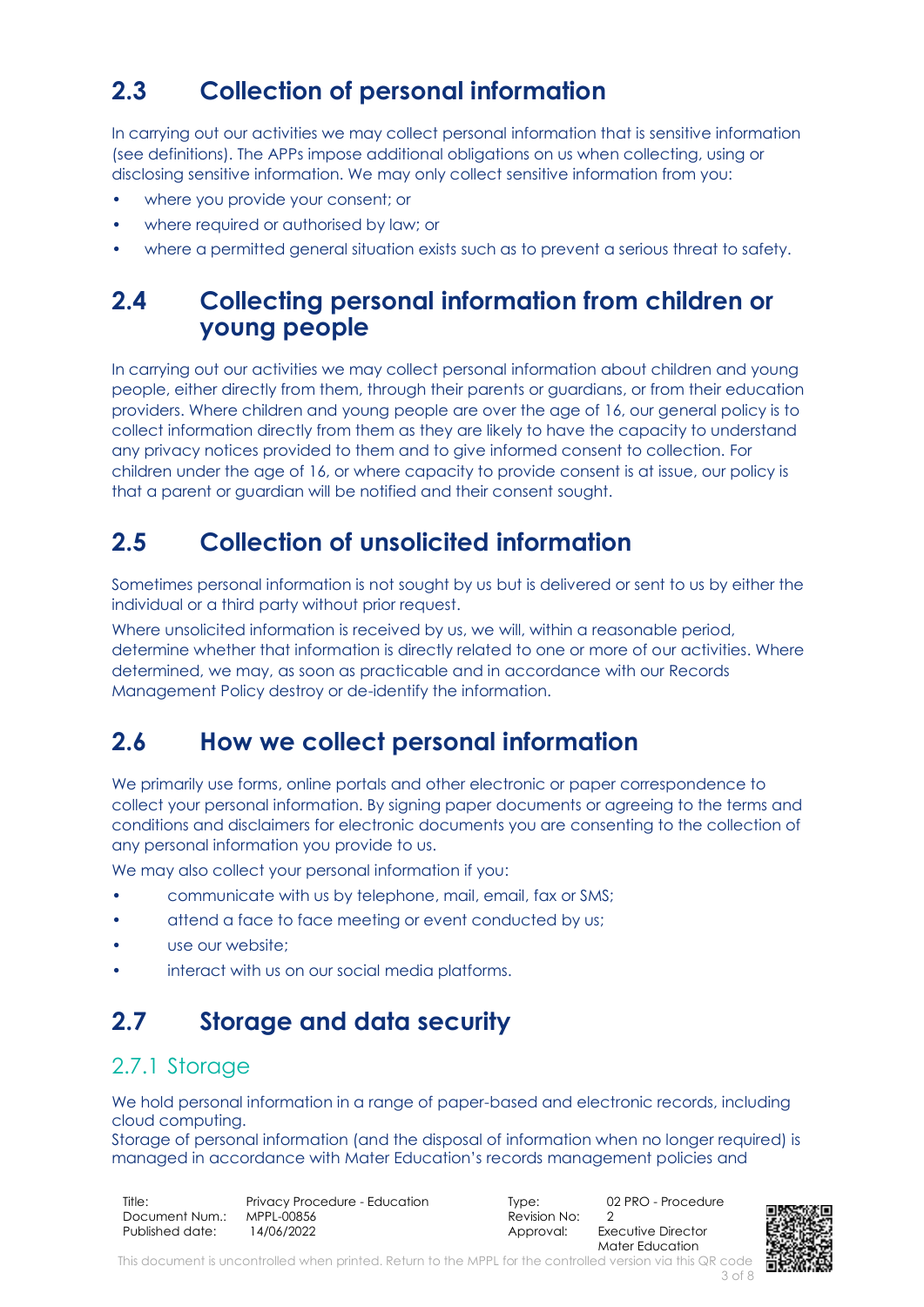procedures which incorporate relevant Commonwealth and State Government requirements for records retention.

#### 2.7.2 Data security

We take all reasonable steps to protect the personal information held in our possession against loss, unauthorised access, use, modification, disclosure or misuse. Access to your personal information held by us is restricted to authorised persons who are employees on a need to know basis.

### **2.8 Data quality**

We take all reasonable steps to ensure that the personal information we collect is accurate, up-to-date, complete, relevant and not misleading.

These steps include responding to requests to correct personal information when it is reasonable and appropriate to do so.

Audits and quality inspections are also conducted from time to time to ensure the accuracy and integrity of information, and any systemic data quality issues are identified and resolved promptly.

#### **2.9 Purposes for which information is collected, held, used and disclosed**

We collect, hold, use and disclose personal information for a variety of different purposes relating to our activities including:

- performing our legislative and administrative functions;
- policy development, research and evaluation;
- data sharing or data integration with Australian Government agencies;
- complaints handling;
- program management;
- maintaining effective working relationships with state and territory governments, nongovernment education authorities and providers, universities and other relevant stakeholders;
- policy advice and support to our Board;
- contract management; and
- management of correspondence with the public.

We use and disclose personal information for the primary purposes for which it is collected. You will be given information about the primary purpose of collection at the time the information is collected.

We will only use your personal information for secondary purposes where we are able to do so in accordance with the Privacy Act. This may include where you have consented to this secondary purpose, or where the secondary purpose is related (or if sensitive information, directly related) to the primary purpose and you would reasonably expect us to use or disclose the information for the secondary purpose, where it is required or authorised by law or where a permitted general situation exists such as to prevent a serious threat to safety.

Likely secondary purposes for which we may use or disclose your personal information include but are not limited to: quality assurance, auditing, reporting, research, evaluation and analysis, data sharing, data integration and promotional purposes.

Title: Privacy Procedure - Education Type: 02 PRO - Procedure - Procedure Consument Num.: MPPL-00856 Document Num.: MPPL-00856 Revision No: 2 Published date: 14/06/2022 Approval: Executive Director

Mater Education



This document is uncontrolled when printed. Return to the MPPL for the controlled version via this QR code

4 of 8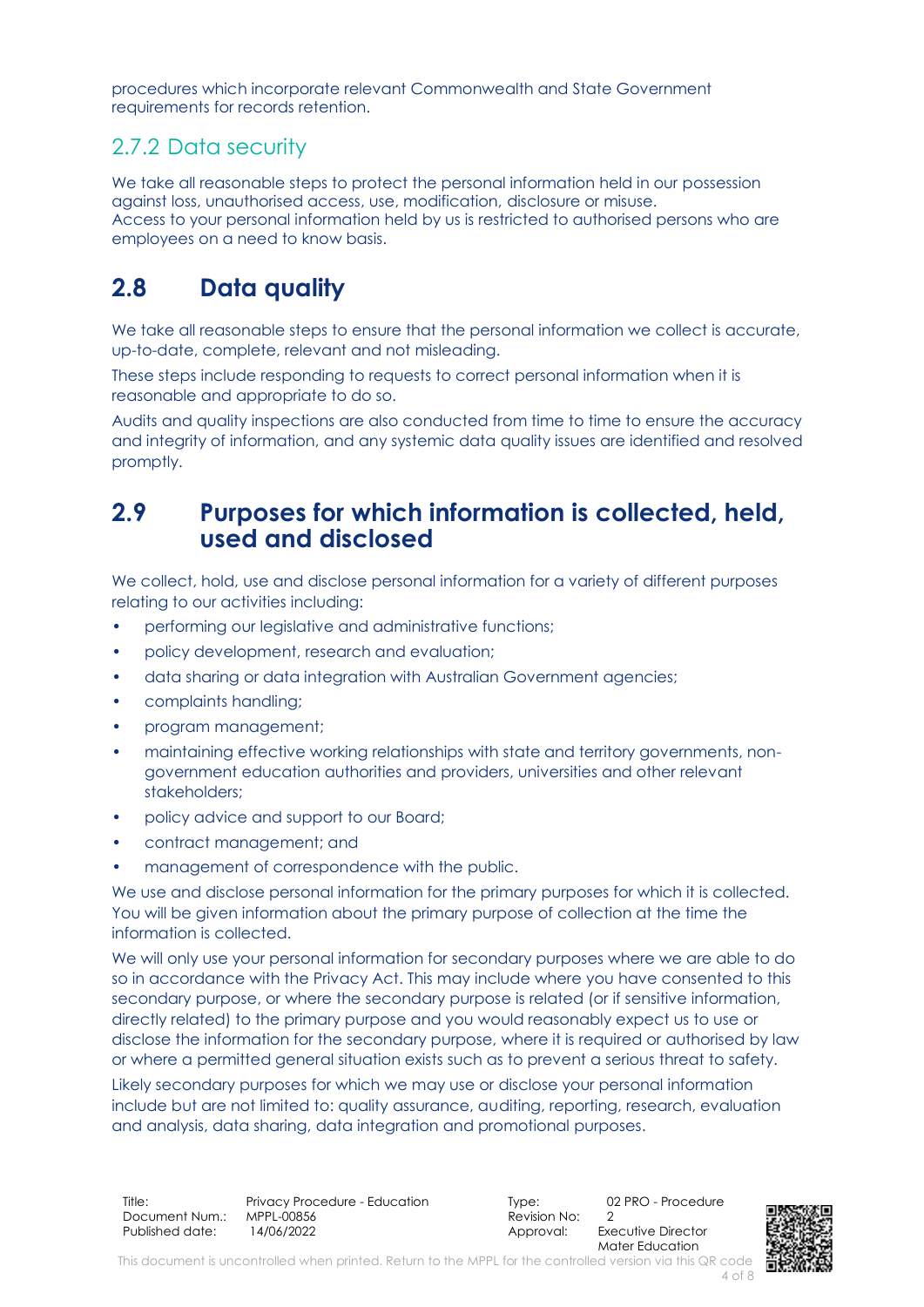### **2.10 Access and correction**

Under the Privacy Act, individuals may request access to personal information that Mater Education holds about them.

Individuals may also request that Mater Education correct any personal information about the individual that Mater Education holds. Mater Education will only update the information if it is satisfied the information it holds is inaccurate, out-of-date, incomplete, irrelevant or misleading. If so satisfied, Mater Education will take reasonable steps to correct that information.

Mater Education will provide a response to any request for access to or correction of personal information within 30 days.

#### **2.11 Our website**

When you access Mater Education web site we may record your server address, domain name, the date and time of your visit, the pages viewed, the information downloaded and the frequency of visits.

Mater Education may also record information about the types of browsers that are being used to visit our website. Mater Education uses this information for website and system administration including monitoring to prevent security breaches, to assist Mater Education in further development and to improve the functionality of the site.

Mater Education website may have links to other websites from time to time. Once you go to another site you are subject to the privacy policy of the new site.

#### **2.12 Electronic communication**

There are inherent risks associated with the transmission of information over the internet, including via email. You should be aware of this when sending personal information to us via email or via our website or social media platforms. If this is of concern to you then you may use other methods of communication with us, such as post, fax or telephone (although these also have risks associated with them).

We only record your email address when you send a message to us or subscribe to one of our mailing lists. Unless otherwise notified, any personal information, including email addresses, will only be used or disclosed for the purpose for which it was provided.

#### **2.13 Surveys**

We use different technologies to survey respondents voluntarily about a range of matters relevant to our activities. Wherever possible, we will not seek your personal information as part of our surveys, but sometimes this is necessary. Further, in providing this service, the supplier of the technology that we use may collect personal information.

Mater Education will only use this information if you choose to respond to our invitation to participate in a survey, and for the purpose of receiving and analysing your answers.

### **2.14 Direct marketing**

Unless you tell us otherwise, we may use this information to bring you products and services we believe will benefit you and/or your business. The first time you receive information about

| Title:          | Privacy Procedure - Education |
|-----------------|-------------------------------|
| Document Num.:  | MPPL-00856                    |
| Published date: | 14/06/2022                    |

 $\overline{\text{Re}}$  vision No: 2

Type: 02 PRO - Procedure Approval: Executive Director Mater Education



This document is uncontrolled when printed. Return to the MPPL for the controlled version via this QR code 5 of 8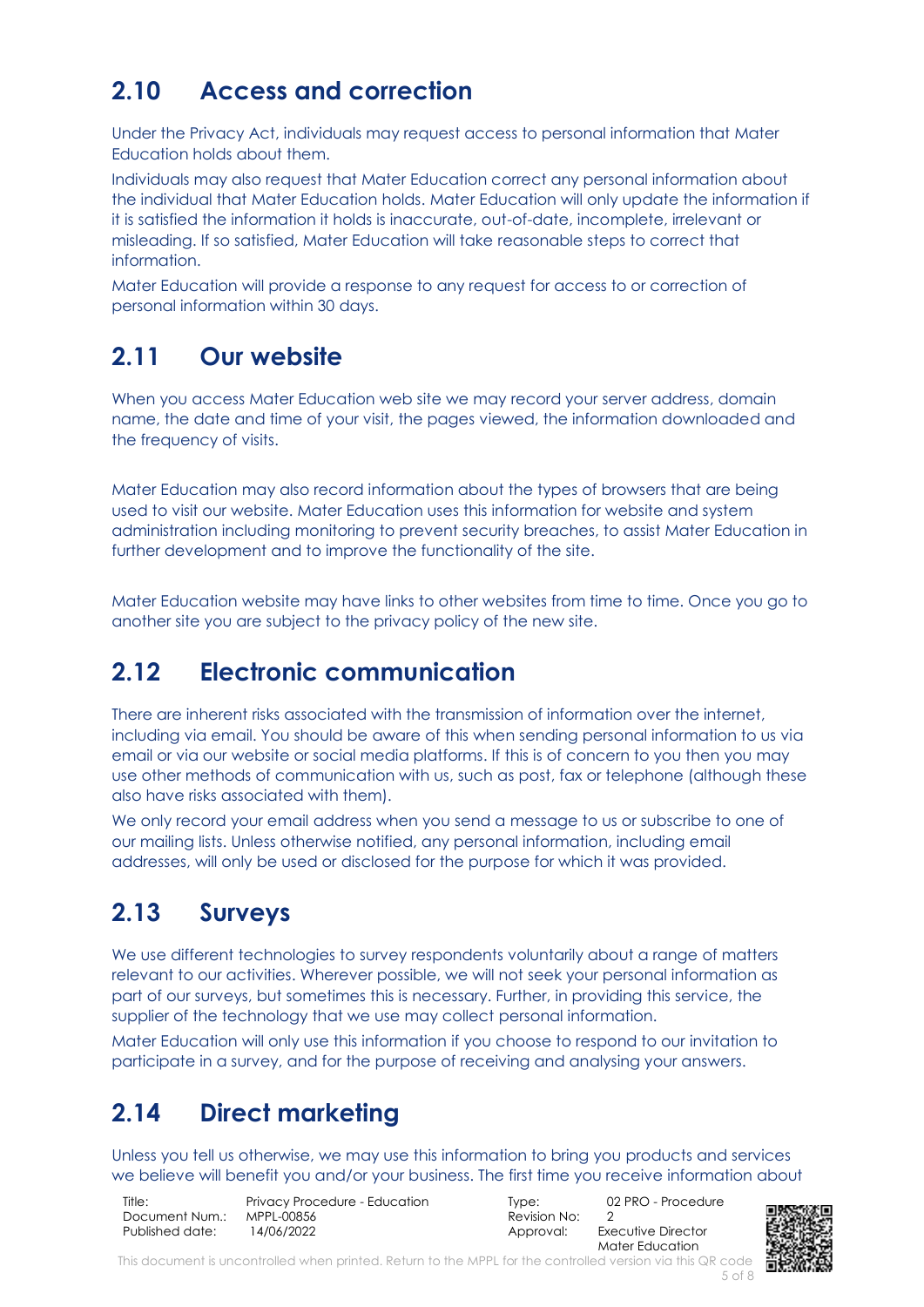a new product or service you will be given the option to immediately opt out of receiving future offerings of the item in question.

Unless otherwise provided in this Privacy Statement, and in accordance with the Privacy Act and APPs, Mater Education retains the right to use your personal information for direct marketing purposes where:

- 1. you have provided consent to do so
- 2. it is within your reasonable expectations.

In each direct Mater Education marketing communication, we will include:

- a statement on the relevant piece of marketing material notifying you of your right to opt out of receiving further direct marketing communications
- a simple means for you to opt out of receiving further direct marketing communications of that kind.

Should you choose to opt out, we will immediately stop using your personal information for direct marketing purposes. To opt out, please contact the relevant Manager as set out below.

### **2.15 Complaints**

Complaints about breaches of privacy relating to personal information should follow Mater Education's Complaints and Appeals Procedure.

# **2.16 Contact us**

If you wish to:

- query how your personal information is collected, held, used or disclosed by us;
- ask us questions about this privacy policy;
- request access to or seek correction of your personal information; or
- make a privacy complaint;

Contact us:

**By mail:**  Head of Quality and Compliance Mater Education Limited Level 5, 14 Stratton Street Newstead QLD 4006

**By email:** [educationfeedback@mater.org.au](mailto:privacy@education.gov.au)

**By telephone:**  07 3163 1500 (main reception)

Or visit our **website** <https://www.matereducation.qld.edu.au/contact-us> using the Feedback tab.

Title: Privacy Procedure - Education Type: 02 PRO - Procedure - Procedure Consument Num.: MPPL-00856 Document Num.: MPPL-00856 Revision No: 2 Published date: 14/06/2022 1990 12: Approval: Executive Director

Mater Education



6 of 8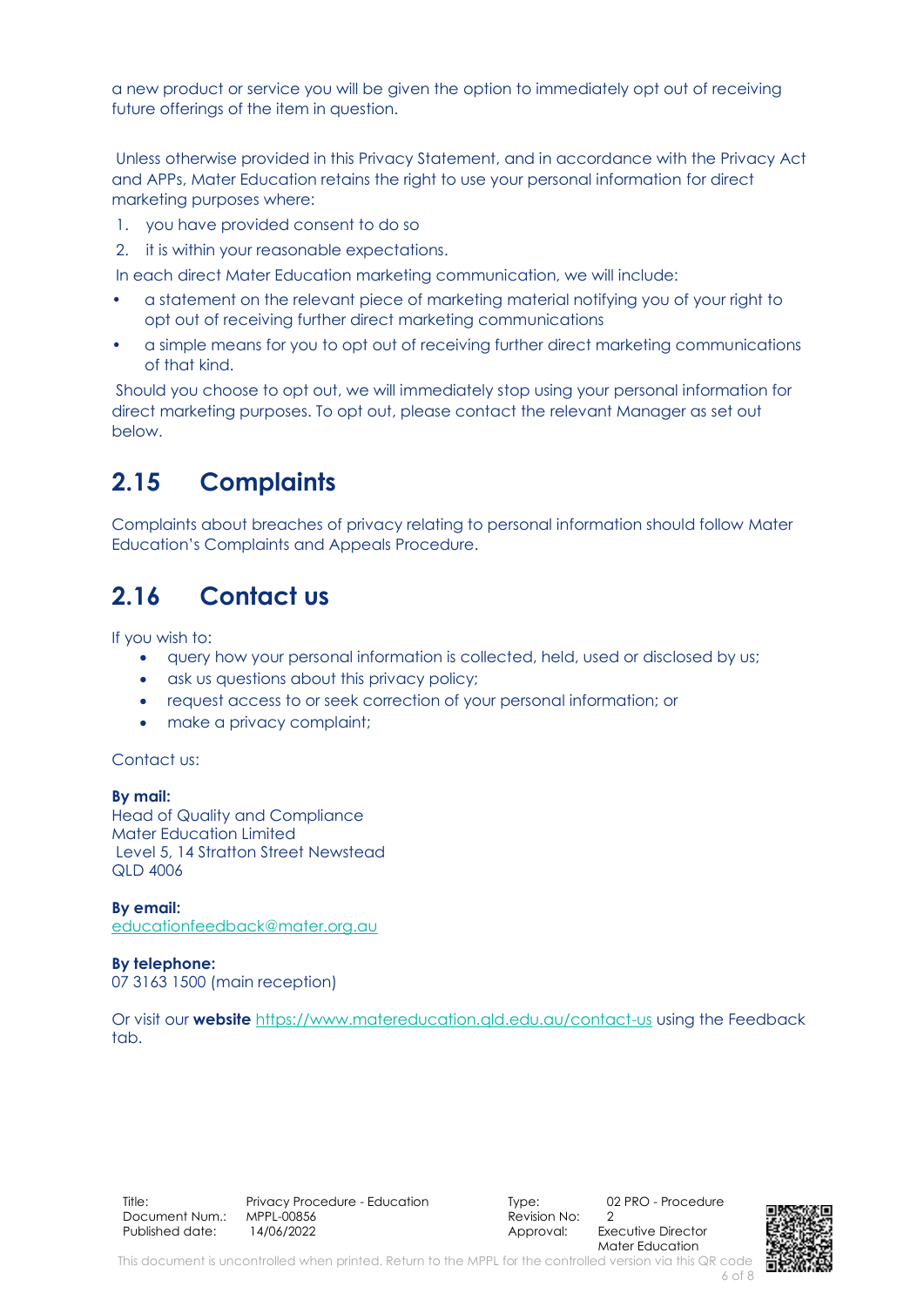# <span id="page-6-0"></span>**3. Definitions**

| <b>Term</b>           | <b>Definition</b>                                                                                                                        |
|-----------------------|------------------------------------------------------------------------------------------------------------------------------------------|
| Personal information  | personal information means information or an opinion about an identified<br>individual, or an individual who is reasonably identifiable: |
|                       | (a) whether the information or opinion is true or not; and                                                                               |
|                       | (b) whether the information or opinion is recorded in a material form or not                                                             |
| Sensitive information | sensitive information means:                                                                                                             |
|                       | (a) information or an opinion about an individual's:                                                                                     |
|                       | (i) racial or ethnic origin; or                                                                                                          |
|                       | (ii) political opinions; or                                                                                                              |
|                       | (iii) membership of a political association; or                                                                                          |
|                       | (iv) religious beliefs or affiliations; or                                                                                               |
|                       | (v) philosophical beliefs; or                                                                                                            |
|                       | (vi) membership of a professional or trade association; or                                                                               |
|                       | (vii) membership of a trade union; or                                                                                                    |
|                       | (viii) sexual orientation or practices; or                                                                                               |
|                       | (ix) criminal record;                                                                                                                    |
|                       | that is also personal information; or                                                                                                    |
|                       | (b) health information about an individual; or                                                                                           |
|                       | (c) genetic information about an individual that is not otherwise health<br>information; or                                              |
|                       | (d) biometric information that is to be used for the purpose of automated<br>biometric verification or biometric identification: or      |
|                       | (e) biometric templates.                                                                                                                 |

# <span id="page-6-1"></span>**4. Related documents**

#### Mater documents

- MPPL-04260 Information Policy State Wide
- MPPL-04806 Corporate Records Management Standard
- MPPL-04864 Privacy Impact Assessment PIA Procedure
- MPPL-01317 MEL Records Retention and Disposal Work Instruction
- MPPL-04863 Privacy Impact Assessment -PIA Report Template

#### External documents

- Privacy Act 1988 (the Act)
- Standards for RTOs 2015
- [Information Privacy Act 2009](https://www.legislation.qld.gov.au/view/html/inforce/current/act-2009-014) (Qld) (IP Act)